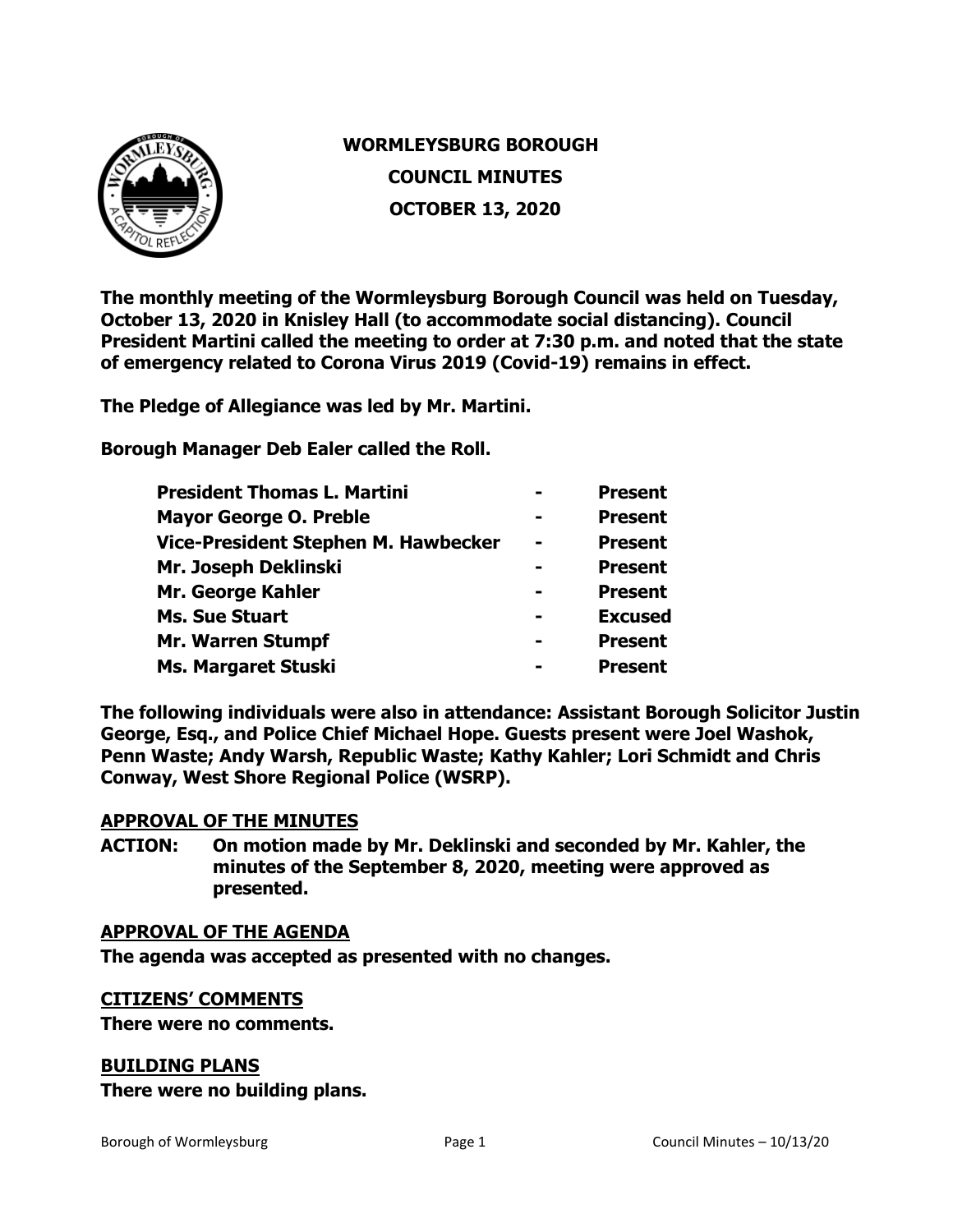# **PUBLIC HEARINGS**

**There were no public hearings.**

# **REPORTS FROM APPOINTED BOROUGH OFFICERS**

### **Borough Manager/Secretary**

**Council accepted the Borough Manager's monthly report, which was emailed, with no questions.**

### **Borough Treasurer**

**Treasurer Ealer presented the September and October reports. There were no questions.** 

**ACTION: On motion made Mr. Deklinski and seconded by Mr. Stumpf, the September and October Treasurer's reports were approved unanimously as presented and sent to the file for audit.** 

### **Borough Solicitor**

**Attorney George presented the draft for the "No Parking Ordinance" on East and West Crestwood Drives to Council.** 

**ACTION: On motion made by Ms. Stuski and seconded by Mr. Deklinski, Council unanimously voted to advertise and hold a public hearing for the ordinance at their next meeting.** 

### **Borough Engineer**

**The Borough Engineer's status report dated 10/9/20 was provided electronically. September projects included road repairs review, MS4 2020 report submission to DEP, and continued work on the Walnut Street Drainage project.** 

# **COUNCIL PRESIDENT'S REPORT**

**Mr. Martini noted Mrs. Stuart was absent due to family health issues. Mr. Martini also reminded everyone that the polls for Wormleysburg elections on November 3 remain at Borough Hall and the Greek Church. He encouraged everyone to vote.** 

### **COUNCIL VICE-PRESIDENT'S REPORT**

**ACTION: On motion made by Mr. Hawbecker and seconded by Ms. Stuski, Council unanimously approved the distribution of funds as follows (as evidenced by the check registers dated from 9/11/20 to 10/13/20).**

| <b>Accounts</b>      | <b>Number of Checks</b> | <b>Distribution Summary</b> |
|----------------------|-------------------------|-----------------------------|
| <b>General Fund</b>  | 43                      | 231,927.31                  |
| <b>Fire Tax Fund</b> | $\mathbf{z}$            | 971.88<br>S                 |
| <b>Sewer Fund</b>    | 28                      | 23,190.29                   |
| <b>Total</b>         |                         | 256,089.48*                 |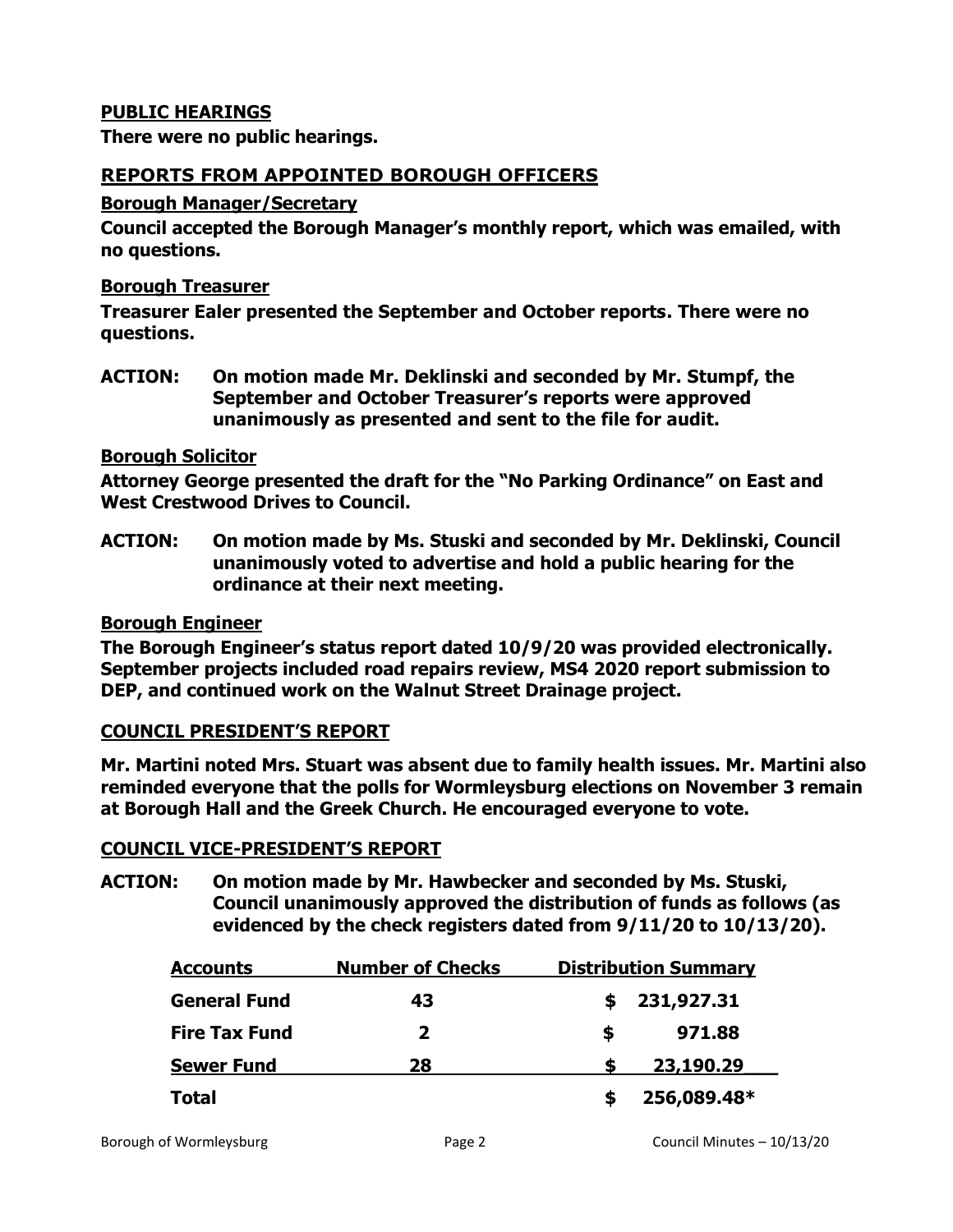**\*The distribution summary total may include inter-fund transfers in keeping with accounting requirements.** 

# **MAYOR'S REPORT**

**The Mayor provided his monthly report, which was accepted without questions. There were no questions for the Police Chief.** 

# **COMMITTEE REPORTS**

### **Administrative Committee**

**The Administrative Committee held two Zoom interviews for the position of administrative assistant.** 

**ACTION: On motion made by Mr. Hawbecker and seconded by Ms. Stuski, Council unanimously approved the Borough Manager's recommendation to hire Lori Schmidt to fill the position of administrative assistant.** 

**Lori will be starting with the Borough on October 19.** 

# **Parks, Public Lands and Recreation Committee, COG**

**Ms. Stuski reported she is working with East Pennsboro Soccer Association to use Redding Park as their overflow for two teams. Marge noted the Borough would charge \$500 per month for use of the field. The Association is interested in using the fields through December.** 

**ACTION: On motion made by Ms. Stuski and seconded by Mr. Deklinski, Ms. Stuski will continue to work with East Pennsboro to rent the Redding Park field.** 

**The Capital Region Council of Governments (CapCOG) had no meeting in September. Ms. Stuski noted she will report to Council at the November Council meeting on the October COG meeting.** 

# **Planning Commission and Streets, Sanitary/Highway Committee**

**Mr. Deklinski commended the Public Works staff for the excellent job they did painting the curbs and crosswalks. Mr. Deklinski noted he worked with Rettew and the Borough Manager regarding River Road inlets and spot road repairs in the Manor. This will be included in the 2021 budget as a road project.** 

**Mr. Deklinski reported the "Free Little Libraries" have been installed. He would like to hold a ribbon cutting ceremony.** 

# **Service/Property Committee**

**Mr. Kahler reviewed the three trash bids received in response to the Borough's RFP. Council discussed bid options. Bid #1 is similar to current services but includes leaf, brush and Christmas tree pick up for a cost of \$60 per quarter. Bid #2 incudes two toters as well as leaf, brush and Christmas Tree pick up for a cost of \$68 per quarter.**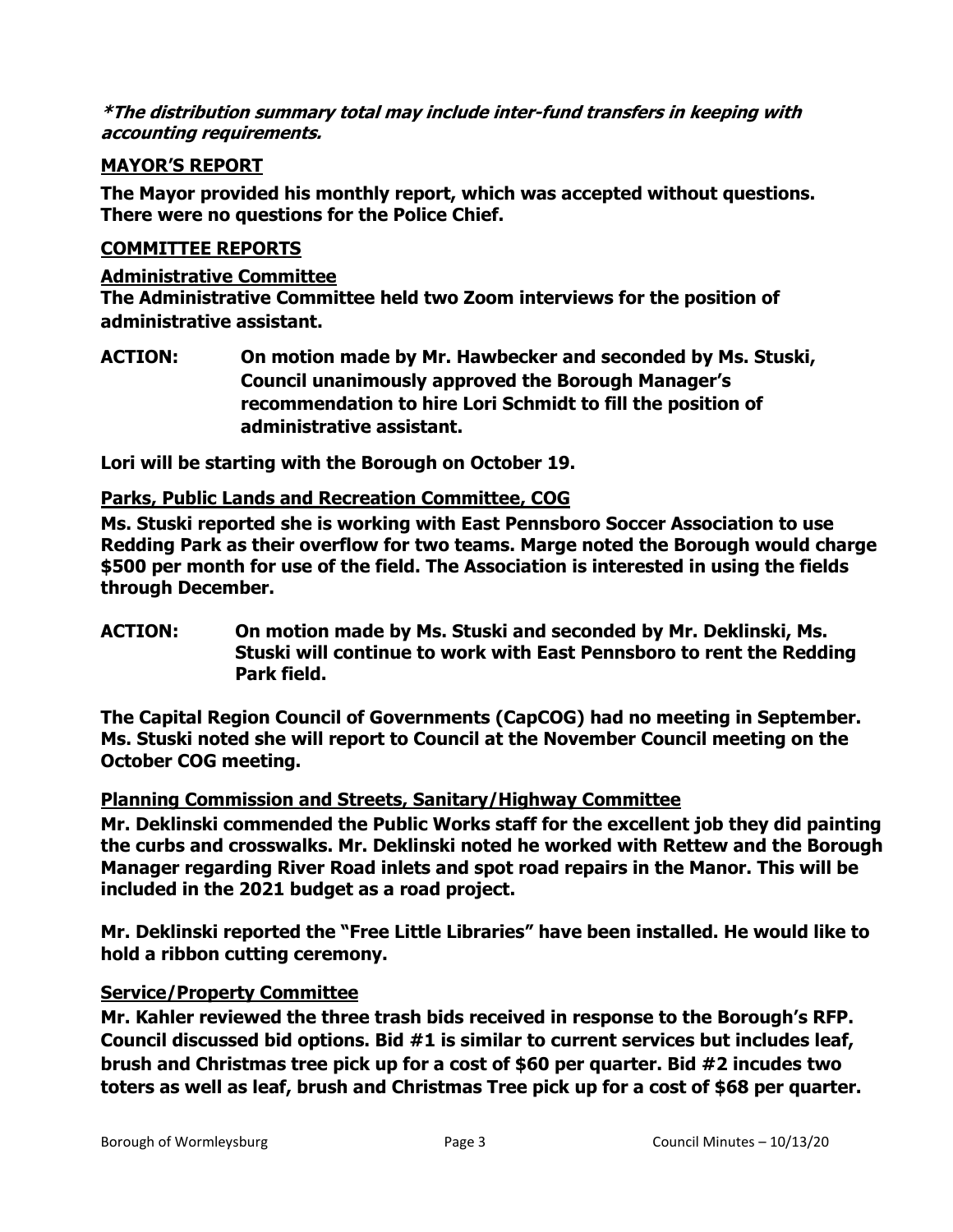### **ACTION: On motion made by Mr. Kahler and seconded by Mr. Deklinski, Council accepted Bid #1 and awarded the 2021-2023 trash bid to Penn Waste.**

**Ms. Stuski thanked the waste haulers for their bid work and giving the Borough options.** 

**Codes Enforcement, Zoning, Sidewalks and Shade Trees Committee Mr. Martini noted that two code letters were sent in September.** 

### **Public Safety Committee**

**Mr. Stumpf reported that he will report on October and November at the November Council meeting.** 

### **NEW BUSINESS**

**Mr. Deklinski asked that Council members be given email addresses on the Borough's system. This would eliminate using personal email addresses for Borough business. Solicitor George stated many municipal clients are moving towards separating personal email from municipal email for Right to Know reasons.** 

**ACTION: On motion made by Mr. Hawbecker and seconded by Mr. Stumpf, Council unanimously approved the request and directed the Borough Manager to set up an email address for each Council member and to publish them on the web page.** 

# **OLD BUSINESS**

**There remains a vacancy on the Zoning Hearing Board. Council will look for potential members.** 

**Ms. Stuski gave Council an update on her Codification work, which is almost completed and should be ready for Council review in November.** 

**Manager Ealer noted the most recent edition of the International Property Maintenance Code approved for use by the Borough is the 2006 edition. Council directed Solicitor George to create an ordinance that will update the Code to the 2015 edition.** 

**Discussion was held on the 120 S. Front Street property, which was sold at the September upset sale. Ms. Stuski noted the Borough had an MOA regarding the property with the Cumberland County Redevelopment Authority for them to handle the acquisition of the condemned property. Solicitor George noted the Borough could file and exception to the tax sale which occurred on September 18. The exception must be filed within 30 days.** 

**It was noted that Mrs. Stuart had informed Commissioner Foschi regarding the Redevelopment Authority's handing of the 120 S. Front Street property.**